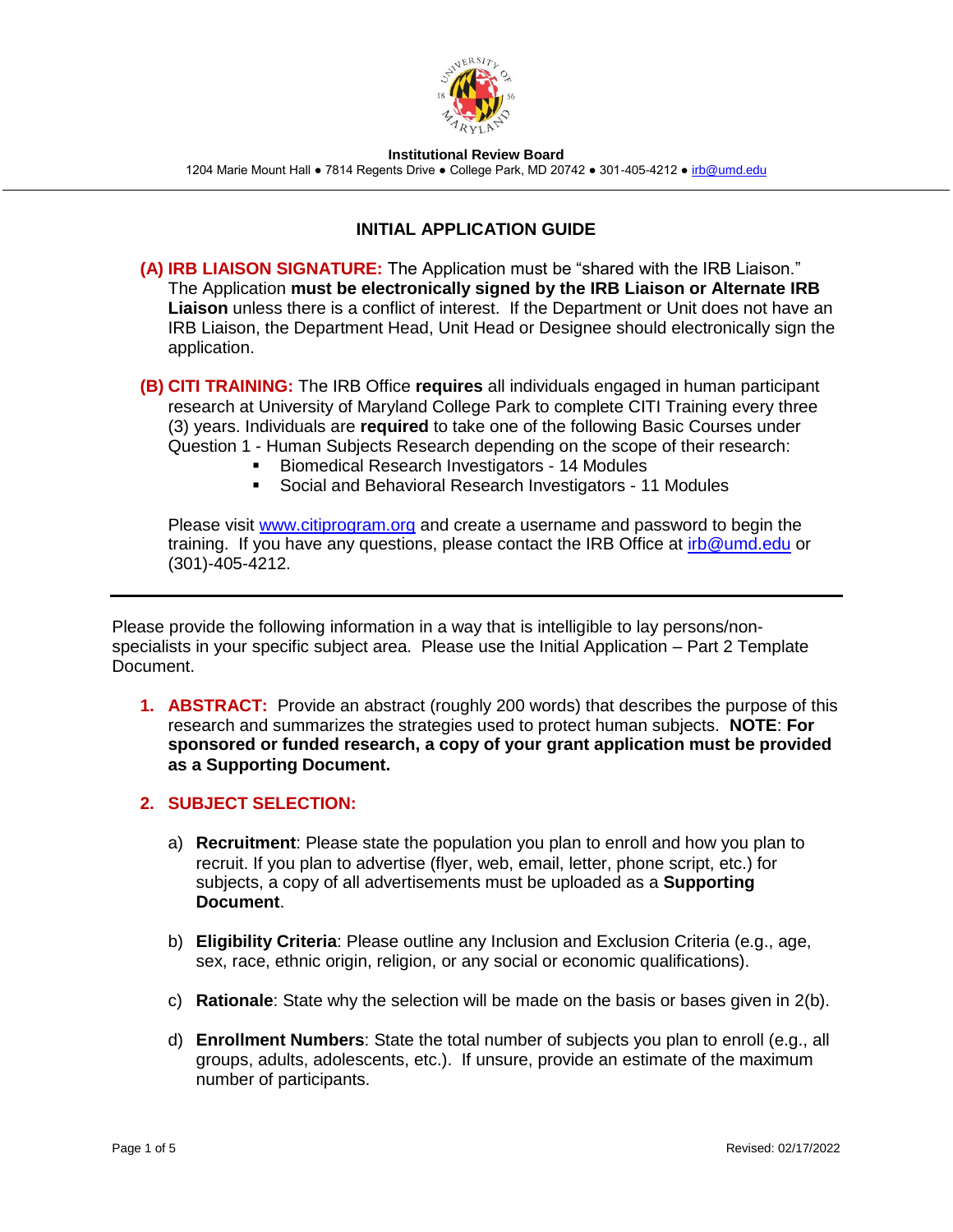- e) **Rational for Enrollment Numbers**: Provide rationale for selecting the enrollment numbers stated in 2(d).
- **3. PROCEDURES:** Describe in detail your methods and procedures in terms of what participants will be asked to do. State the amount of time participants will spend participating on each visit and in total.
	- **-** If subjects will complete surveys and/or other instruments on more than one occasion, state the number of visits/follow-up contacts.
	- If you are using a questionnaire or survey, a copy must be included as a **Supporting Document**.
	- If you are conducting interviews/focus group/etc., a list of the questions/topics for the interviews/focus group must be included as a **Supporting Document.**
	- If you are collecting or studying existing data, describe the dataset and list the data elements that you will extract from the dataset.
	- If you plan to collect or study existing data, documents, records, pathological specimens or diagnostic specimens, state whether the sources are publicly available and if the information will be recorded in such a manner that subjects can be identified (directly or through identifiers linked to the subjects).
- **4. RISKS:** State any potential risks to participants. If there are known risks, please list them. If not, please state that there are no known risks.
- **5. BENEFITS:** State any potential direct benefits to participants. If none, please state no direct benefits. Please also state the potential overall benefits to be gained from this research (new knowledge, improving practices, etc.)
	- If there are known risks associated with the subject's participation in the research, please state what potential benefits will accrue to justify (outweigh) taking these risks.
	- Incentives and compensation are not considered benefits. Please add this information to Section 3 – Procedures.
- **6. CONFIDENTIALITY:** Adequate provisions must be made to maintain the confidentiality of identifiable information and data collected. Explain what measures are in place to maintain confidentiality. This information must include: data storage (locked file cabinets/offices, password protection, etc.), data location and duration, description of persons with access to the data, and the method of destroying the data when completed.
	- If the research involves audio taping, videotaping or digital recordings, state who will have access to the tapes or recordings, where the tapes or recordings will be kept, and state the final disposition of the tapes or recordings. If tapes or recordings will be destroyed, please state when this will occur.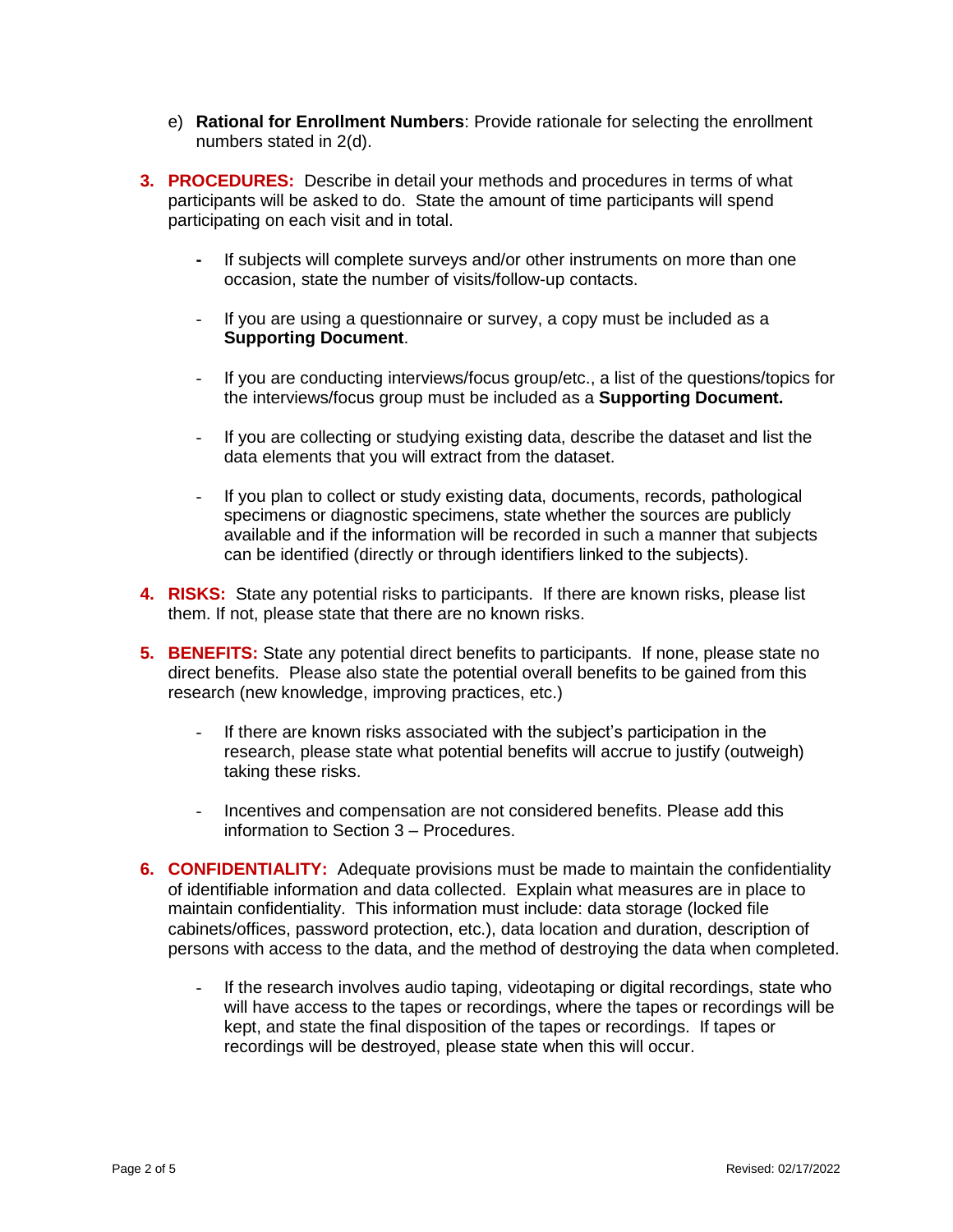- **7. CONSENT PROCESS:** State how participants will be presented with informed consent. For example: written informed consent form, information sheet, oral script, introductory paragraph before survey, etc. The appropriate consent document(s) must be included as a **Supporting Document**. State how and when informed consent will be obtained. Please see the **Consent Form Template** to create a consent document.
	- State all participants will receive a copy of the consent form for their records.
	- State the measures in place to protect participant privacy during the consent process (behind closed doors, private area, away from others, etc.).
	- State if any part of this project involves deception. If so, include the measures in place to fully inform participants when appropriate (e.g., debriefing script).
	- Waiver of Consent: Please see the [Waiver of Consent Guidance Page.](https://research.umd.edu/research-resources/research-compliance/institutional-review-board-irb/irb-forms#consent)

**NOTE: The consent forms in your approved IRBNet PACKAGE must be used. When creating or editing your consent form, please provide the most recent IRBNet package number at the bottom, right corner of the consent form. This ensures you are using the most "up-to-date" version of the form.** 

**To find your IRBNet package number, go to the MY PROJECTS tab and click on the title of your project. In the PROJECT OVERVIEW page, your IRBNet package number will be listed at the top, next to your project title.** 

**8. CONFLICT OF INTEREST:** If there is no anticipated conflict of interest, please state "No conflict of interest."

Describe the potential conflict of interest, including how such a conflict would affect any potential risk to study participants. Please consult the University of Maryland policy on conflict of interest as defined by the University of Maryland Policies and Procedures III-1.11and II-3.10.

These may be viewed at: [Policy on Conflict of Interest in Research and Development.](http://www.usmd.edu/regents/bylaws/SectionIII/III111.html)

**9. HIPAA COMPLIANCE:** If you are not using HIPAA protected health information, please state "Not Applicable."

If you are using PHI, please state what data elements you will be collecting and how they will be used. If a HIPAA Form will be used, it must be included as a **Supporting Document.** For more information on HIPAA and obtaining authorization, please visit the IRB Website: [HIPAA.](https://research.umd.edu/research-resources/research-compliance/institutional-review-board-irb/irb-forms#hippa)

**10. RESEARCH OUTSIDE OF THE UNITED STATES:** If you are not conducting research outside the U.S., please state "Not Applicable."

If you are conducting research outside of the U.S., please provide responses to the following questions. Separate responses are required for each country where the research will be conducted.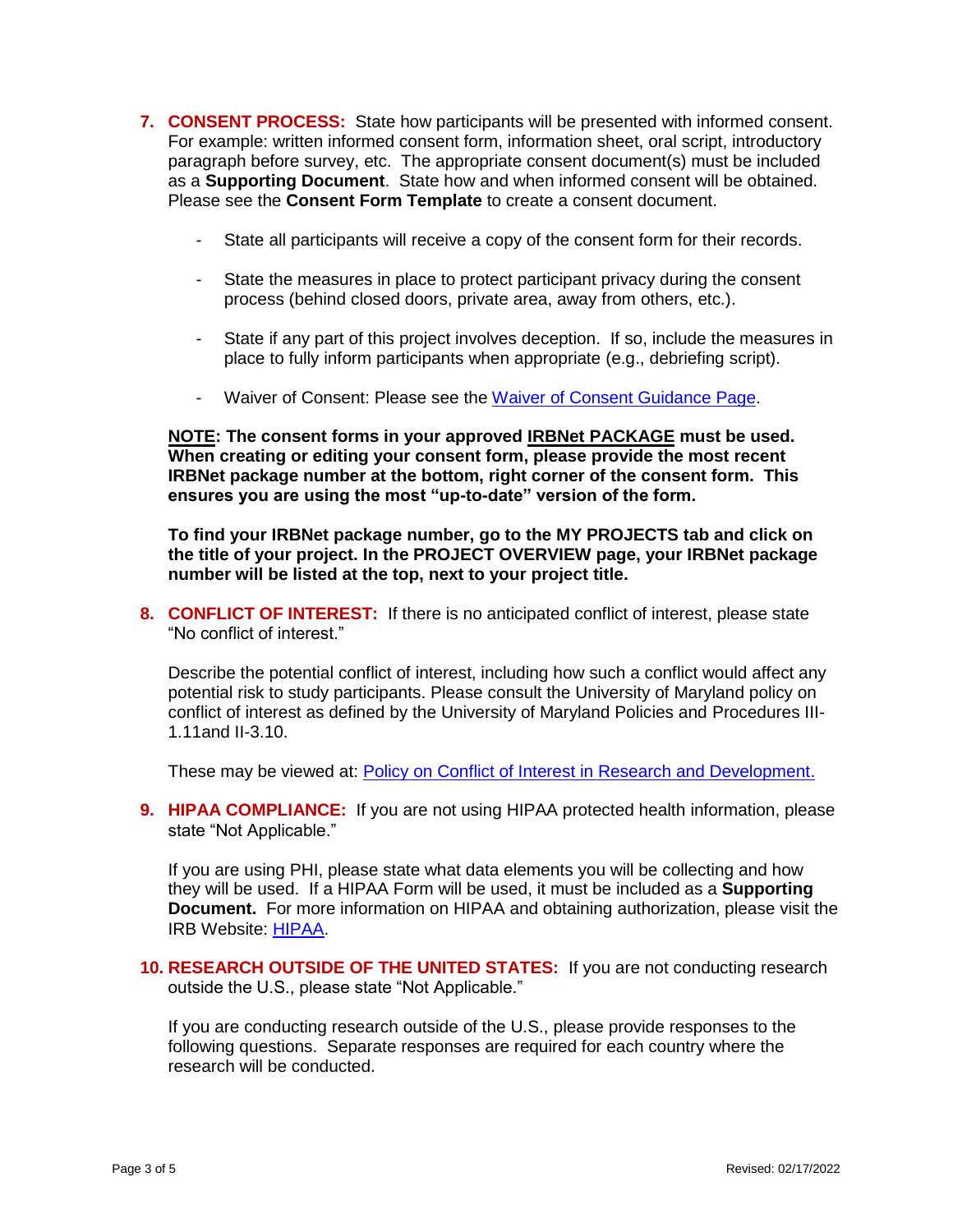- a) Has the investigator(s) previously conducted research in the country where the research will take place? Briefly describe the investigator's knowledge and experience working with the study population.
- b) Are there any regulations, rules or policies for human subjects research in the country where the research will take place? If so, please describe and explain how you will comply with the local human subject protection requirements. The United States Department of Health and Human Services, Office for Human Research Protections (OHRP) has an International Compilation of Human Subject Research Protections with a listing of the laws, regulations and guidelines of over 131 countries. This compilation can be accessed on the OHRP website: [International](https://www.hhs.gov/ohrp/international/compilation-human-research-standards/index.html)  [Compilation of Human Research Standards.](https://www.hhs.gov/ohrp/international/compilation-human-research-standards/index.html) The OHRP website also provides a List [of Social Behavioral Research Standards,](https://www.hhs.gov/ohrp/international/social-behavioral-research-standards/index.html) which includes information on 27 social behavioral research laws, regulations, and guidelines from around the world.
- c) Do you anticipate any risks to the research participants in the country where the research will take place, taking into account the population involved, the geographic location, and the culture? If so, please describe, including any physical, psychological, social, legal and financial risks. Do you anticipate that subjects who participate in this research will be placed at risk of criminal or civil liability? If so, please describe.
- **11. RESEARCH INVOLVING PRISONERS:** If you are not conducting research involving prisoners, please state "Not Applicable."

If you are conducting research involving prisoners, please provide responses to the following additional IRB criteria for research involving prisoners. For more information, see: [Prisoner Involvement in Research.](https://www.hhs.gov/ohrp/regulations-and-policy/guidance/prisoner-research-ohrp-guidance-2003/index.html)

- a) The research under review represents one of the categories of research permissible described below:
	- i) study of the possible causes, effects, and processes of incarceration, and of criminal behavior, provided that the study presents no more than minimal risk and no more than inconvenience to the subjects;
	- ii) study of prisons as institutional structures or of prisoners as incarcerated persons, provided that the study presents no more than minimal risk and no more than inconvenience to the subjects;
	- iii) research on conditions particularly affecting prisoners as a class (for example, vaccine trials and other research on hepatitis which is much more prevalent in prisons than elsewhere; and research on social and psychological problems such as alcoholism, drug addiction, and sexual assaults); or
	- iv) research on practices, both innovative and accepted, which have the intent and reasonable probability of improving the health or well-being of the subject.